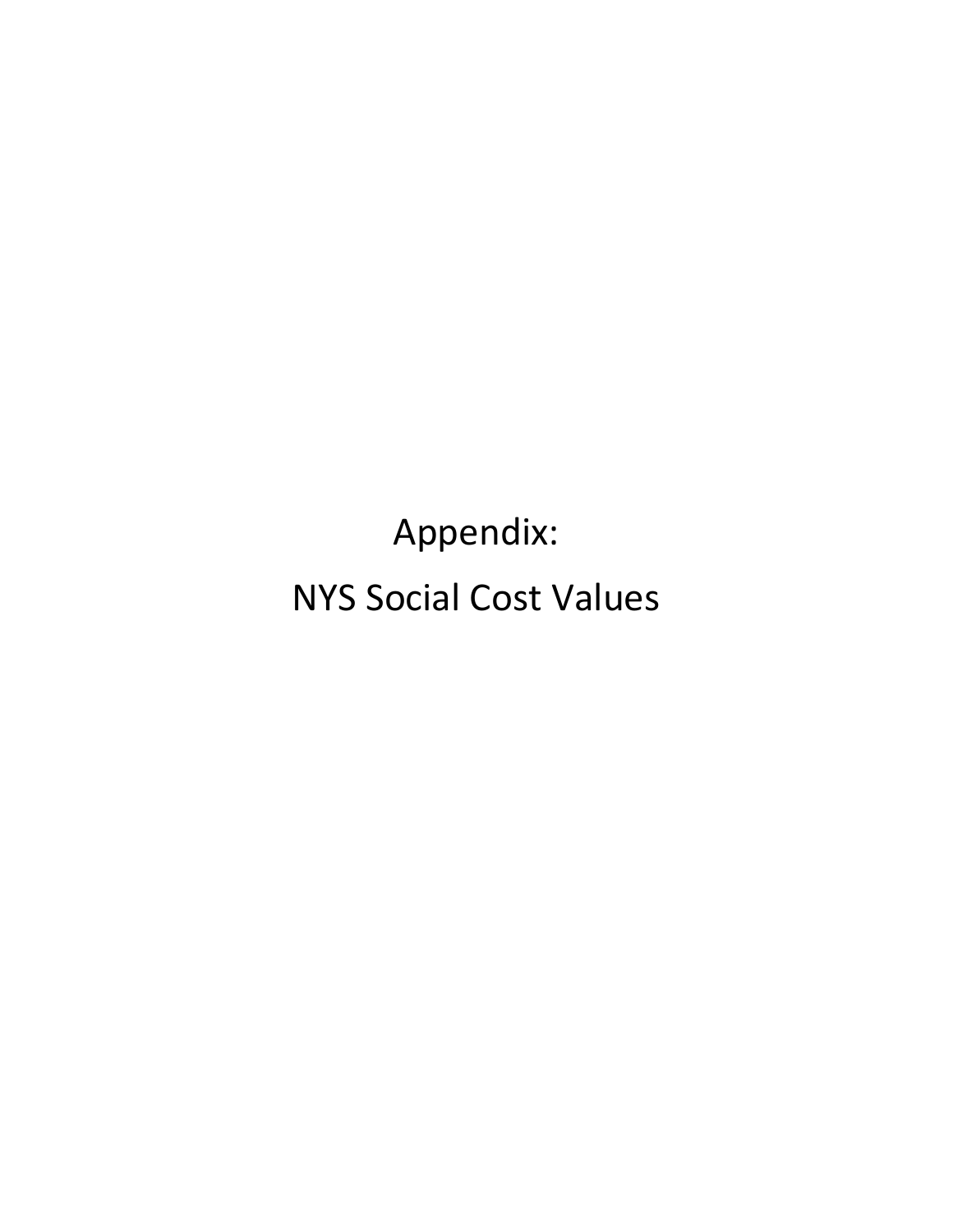|                   | <b>Recommended Range of Discount Rates</b> |                                 |               |               |
|-------------------|--------------------------------------------|---------------------------------|---------------|---------------|
| Emissions<br>Year | 3%<br>Average                              | 2%<br>Average<br>(Central Rate) | 1%<br>Average | 0%<br>Average |
| 2020              | 51                                         | 121                             | 406           | 2,130         |
| 2021              | 52                                         | 123                             | 409           | 2,125         |
| 2022              | 53                                         | 124                             | 411           | 2,119         |
| 2023              | 54                                         | 126                             | 414           | 2,114         |
| 2024              | 55                                         | 128                             | 416           | 2,108         |
| 2025              | 56                                         | 129                             | 418           | 2,103         |
| 2026              | 57                                         | 131                             | 421           | 2,098         |
| 2027              | 59                                         | 132                             | 423           | 2,093         |
| 2028              | 60                                         | 134                             | 426           | 2,088         |
| 2029              | 61                                         | 136                             | 428           | 2,083         |
| 2030              | 62                                         | 137                             | 430           | 2,077         |
| 2031              | 63                                         | 139                             | 433           | 2,072         |
| 2032              | 64                                         | 141                             | 435           | 2,067         |
| 2033              | 65                                         | 142                             | 437           | 2,061         |
| 2034              | 66                                         | 144                             | 440           | 2,056         |
| 2035              | 67                                         | 146                             | 442           | 2,050         |
| 2036              | 69                                         | 147                             | 444           | 2,045         |
| 2037              | 70                                         | 149                             | 446           | 2,040         |
| 2038              | 71                                         | 151                             | 449           | 2,035         |
| 2039              | 72                                         | 152                             | 451           | 2,030         |
| 2040              | 73                                         | 154                             | 453           | 2,024         |
| 2041              | 74                                         | 156                             | 456           | 2,020         |
| 2042              | 75                                         | 158                             | 459           | 2,015         |
| 2043              | 77                                         | 160                             | 461           | 2,011         |
| 2044              | 78                                         | 162                             | 464           | 2,006         |
| 2045              | 79                                         | 164                             | 467           | 2,002         |
| 2046              | 80                                         | 166                             | 469           | 1,995         |
| 2047              | 81                                         | 167                             | 471           | 1,989         |
| 2048              | 82                                         | 169                             | 472           | 1,983         |
| 2049              | 84                                         | 170                             | 474           | 1,976         |
| 2050              | 85                                         | 172                             | 476           | 1,970         |

### **U.S Social Cost of Carbon Dioxide by Discount Rate, Adjusted for New York State (2020\$ per metric ton of CO2)**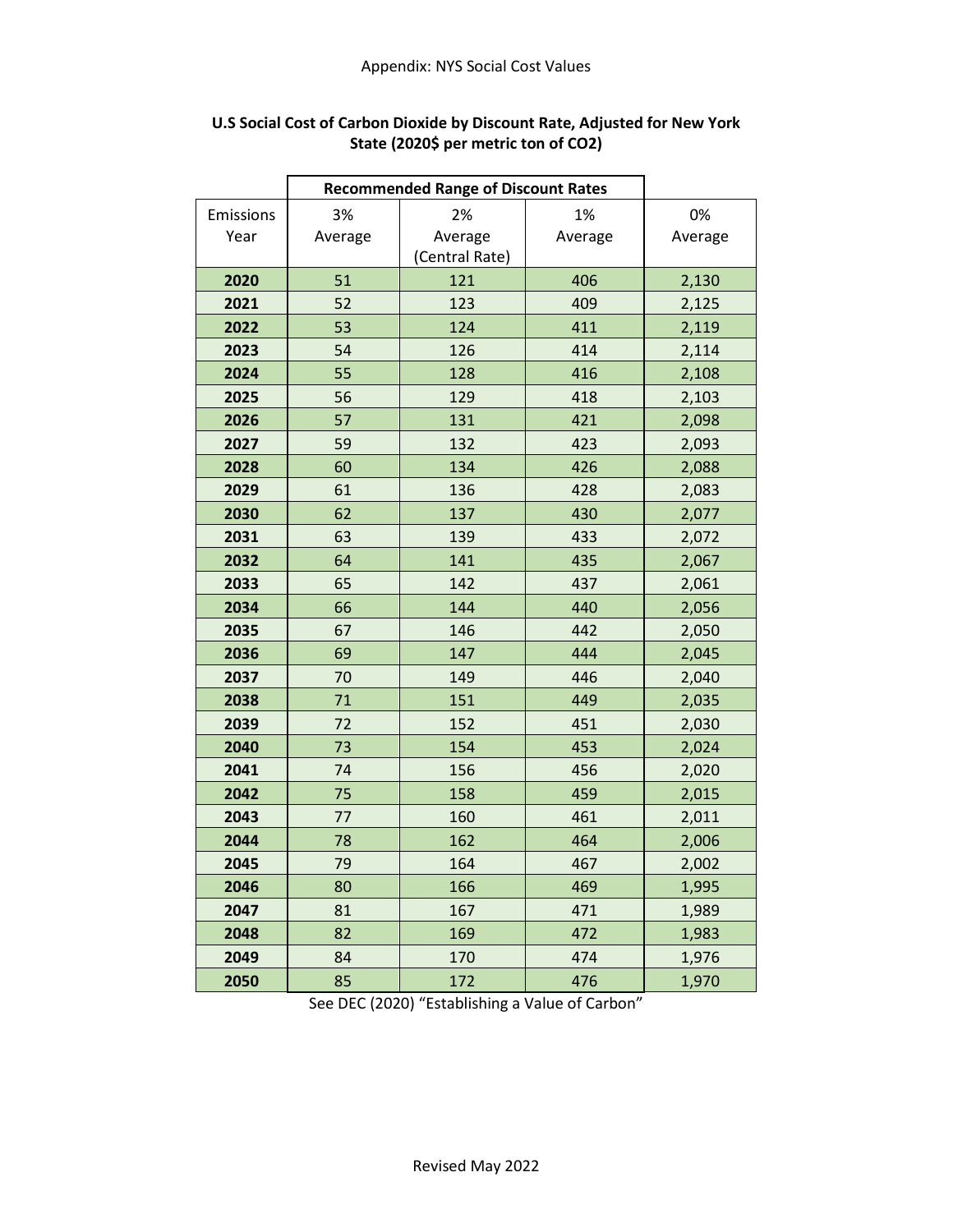|                   | <b>Recommended Range of Discount Rates</b> |                                 |               |               |
|-------------------|--------------------------------------------|---------------------------------|---------------|---------------|
| Emissions<br>Year | 3%<br>Average                              | 2%<br>Average<br>(Central Rate) | 1%<br>Average | 0%<br>Average |
| 2020              | 1,500                                      | 2,700                           | 6,400         | 23,000        |
| 2021              | 1,500                                      | 2,800                           | 6,400         | 24,000        |
| 2022              | 1,600                                      | 2,800                           | 6,500         | 24,000        |
| 2023              | 1,600                                      | 2,900                           | 6,600         | 24,000        |
| 2024              | 1,700                                      | 2,900                           | 6,700         | 24,000        |
| 2025              | 1,700                                      | 3,000                           | 6,800         | 24,000        |
| 2026              | 1,800                                      | 3,100                           | 6,900         | 24,000        |
| 2027              | 1,800                                      | 3,100                           | 7,000         | 24,000        |
| 2028              | 1,900                                      | 3,200                           | 7,100         | 24,000        |
| 2029              | 1,900                                      | 3,300                           | 7,200         | 24,000        |
| 2030              | 2,000                                      | 3,400                           | 7,300         | 24,000        |
| 2031              | 2,000                                      | 3,400                           | 7,400         | 25,000        |
| 2032              | 2,100                                      | 3,500                           | 7,500         | 25,000        |
| 2033              | 2,100                                      | 3,600                           | 7,700         | 25,000        |
| 2034              | 2,200                                      | 3,600                           | 7,800         | 25,000        |
| 2035              | 2,200                                      | 3,700                           | 7,900         | 25,000        |
| 2036              | 2,300                                      | 3,800                           | 8,000         | 25,000        |
| 2037              | 2,300                                      | 3,900                           | 8,100         | 25,000        |
| 2038              | 2,400                                      | 3,900                           | 8,200         | 25,000        |
| 2039              | 2,500                                      | 4,000                           | 8,300         | 25,000        |
| 2040              | 2,500                                      | 4,100                           | 8,400         | 26,000        |
| 2041              | 2,600                                      | 4,200                           | 8,500         | 26,000        |
| 2042              | 2,600                                      | 4,200                           | 8,600         | 26,000        |
| 2043              | 2,700                                      | 4,300                           | 8,700         | 26,000        |
| 2044              | 2,700                                      | 4,400                           | 8,800         | 26,000        |
| 2045              | 2,800                                      | 4,500                           | 8,900         | 26,000        |
| 2046              | 2,800                                      | 4,500                           | 9,000         | 26,000        |
| 2047              | 2,900                                      | 4,600                           | 9,100         | 26,000        |
| 2048              | 3,000                                      | 4,700                           | 9,200         | 26,000        |
| 2049              | 3,000                                      | 4,800                           | 9,300         | 26,000        |
| 2050              | 3,100                                      | 4,800                           | 9,400         | 26,000        |

# **U.S. Social Cost of Methane by Discount Rate, Adjusted for New York State (2020\$ per metric ton of CH4)**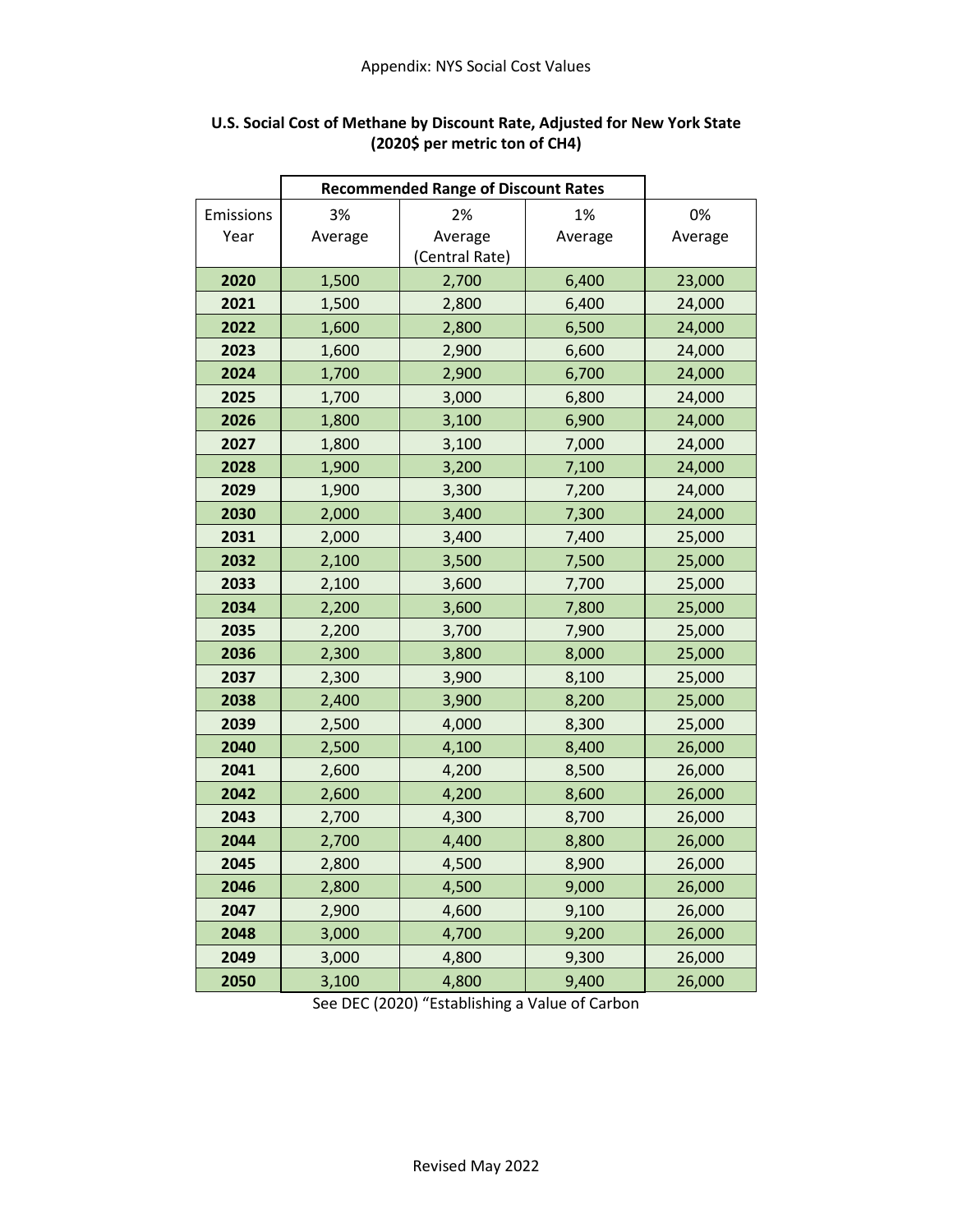|           | <b>Recommended Range of Discount Rates</b> |                |         |         |
|-----------|--------------------------------------------|----------------|---------|---------|
| Emissions | 3%                                         | 2%             | 1%      | 0%      |
| Year      | Average                                    | Average        | Average | Average |
|           |                                            | (Central Rate) |         |         |
| 2020      | 18,000                                     | 42,000         | 130,000 | 660,000 |
| 2021      | 19,000                                     | 43,000         | 140,000 | 660,000 |
| 2022      | 19,000                                     | 44,000         | 140,000 | 660,000 |
| 2023      | 20,000                                     | 45,000         | 140,000 | 660,000 |
| 2024      | 20,000                                     | 45,000         | 140,000 | 660,000 |
| 2025      | 21,000                                     | 46,000         | 140,000 | 660,000 |
| 2026      | 21,000                                     | 47,000         | 140,000 | 660,000 |
| 2027      | 21,000                                     | 47,000         | 140,000 | 660,000 |
| 2028      | 22,000                                     | 48,000         | 140,000 | 670,000 |
| 2029      | 22,000                                     | 49,000         | 150,000 | 670,000 |
| 2030      | 23,000                                     | 50,000         | 150,000 | 670,000 |
| 2031      | 23,000                                     | 50,000         | 150,000 | 670,000 |
| 2032      | 24,000                                     | 51,000         | 150,000 | 670,000 |
| 2033      | 24,000                                     | 52,000         | 150,000 | 670,000 |
| 2034      | 25,000                                     | 53,000         | 150,000 | 670,000 |
| 2035      | 25,000                                     | 54,000         | 150,000 | 670,000 |
| 2036      | 26,000                                     | 54,000         | 160,000 | 670,000 |
| 2037      | 26,000                                     | 55,000         | 160,000 | 670,000 |
| 2038      | 27,000                                     | 56,000         | 160,000 | 680,000 |
| 2039      | 27,000                                     | 57,000         | 160,000 | 680,000 |
| 2040      | 28,000                                     | 58,000         | 160,000 | 680,000 |
| 2041      | 28,000                                     | 58,000         | 160,000 | 680,000 |
| 2042      | 29,000                                     | 59,000         | 160,000 | 680,000 |
| 2043      | 29,000                                     | 60,000         | 170,000 | 680,000 |
| 2044      | 30,000                                     | 61,000         | 170,000 | 680,000 |
| 2045      | 30,000                                     | 61,000         | 170,000 | 680,000 |
| 2046      | 31,000                                     | 62,000         | 170,000 | 680,000 |
| 2047      | 31,000                                     | 63,000         | 170,000 | 680,000 |
| 2048      | 32,000                                     | 64,000         | 170,000 | 680,000 |
| 2049      | 32,000                                     | 65,000         | 170,000 | 680,000 |
| 2050      | 33,000                                     | 66,000         | 170,000 | 680,000 |

# **U.S. Social Cost of Nitrous Oxide by Discount Rate, Adjusted for New York State (2020\$ per metric ton of N2O)**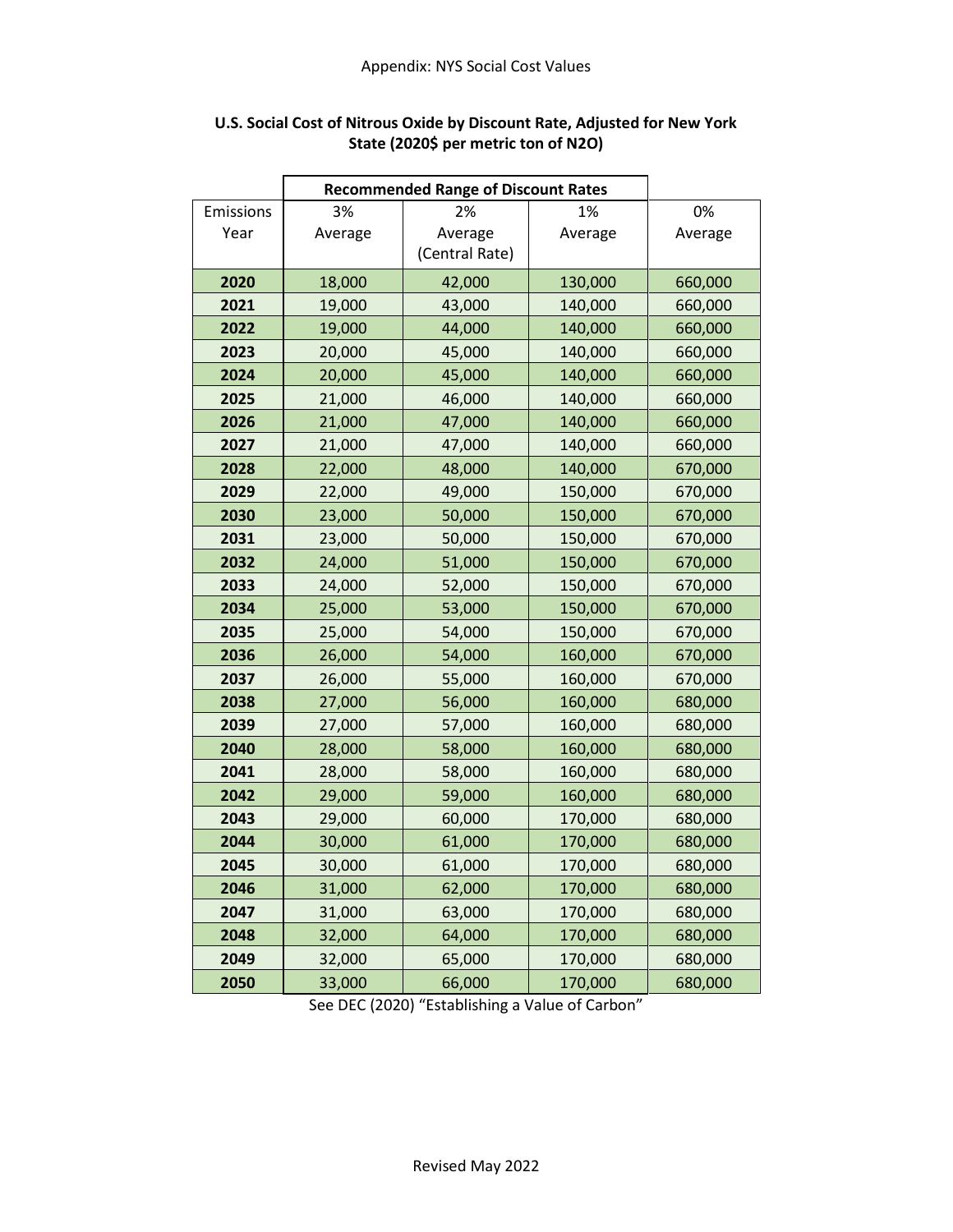|           |         | <b>Recommended Range of Rates</b> |           |           |
|-----------|---------|-----------------------------------|-----------|-----------|
| Emissions | 3%      | 2%                                | 1%        | 0%        |
| Year      | Average | Average                           | Average   | Average   |
|           |         | (Central Rate)                    |           |           |
| 2020      | 210,000 | 410,000                           | 1,000,000 | 4,000,000 |
| 2021      | 220,000 | 420,000                           | 1,100,000 | 4,000,000 |
| 2022      | 220,000 | 430,000                           | 1,100,000 | 4,000,000 |
| 2023      | 230,000 | 440,000                           | 1,100,000 | 4,000,000 |
| 2024      | 240,000 | 450,000                           | 1,100,000 | 4,000,000 |
| 2025      | 240,000 | 460,000                           | 1,100,000 | 4,100,000 |
| 2026      | 250,000 | 470,000                           | 1,100,000 | 4,100,000 |
| 2027      | 260,000 | 480,000                           | 1,100,000 | 4,100,000 |
| 2028      | 260,000 | 490,000                           | 1,200,000 | 4,100,000 |
| 2029      | 270,000 | 500,000                           | 1,200,000 | 4,200,000 |
| 2030      | 280,000 | 510,000                           | 1,200,000 | 4,200,000 |
| 2031      | 280,000 | 520,000                           | 1,200,000 | 4,200,000 |
| 2032      | 290,000 | 530,000                           | 1,200,000 | 4,200,000 |
| 2033      | 300,000 | 540,000                           | 1,200,000 | 4,200,000 |
| 2034      | 310,000 | 550,000                           | 1,300,000 | 4,300,000 |
| 2035      | 310,000 | 560,000                           | 1,300,000 | 4,300,000 |
| 2036      | 320,000 | 570,000                           | 1,300,000 | 4,300,000 |
| 2037      | 330,000 | 580,000                           | 1,300,000 | 4,300,000 |
| 2038      | 340,000 | 600,000                           | 1,300,000 | 4,400,000 |
| 2039      | 340,000 | 610,000                           | 1,300,000 | 4,400,000 |
| 2040      | 350,000 | 620,000                           | 1,400,000 | 4,400,000 |
| 2041      | 360,000 | 630,000                           | 1,400,000 | 4,400,000 |
| 2042      | 370,000 | 640,000                           | 1,400,000 | 4,500,000 |
| 2043      | 380,000 | 650,000                           | 1,400,000 | 4,500,000 |
| 2044      | 380,000 | 660,000                           | 1,400,000 | 4,500,000 |
| 2045      | 390,000 | 670,000                           | 1,500,000 | 4,500,000 |
| 2046      | 400,000 | 680,000                           | 1,500,000 | 4,600,000 |
| 2047      | 410,000 | 700,000                           | 1,500,000 | 4,600,000 |
| 2048      | 420,000 | 710,000                           | 1,500,000 | 4,600,000 |
| 2049      | 420,000 | 720,000                           | 1,500,000 | 4,600,000 |
| 2050      | 430,000 | 730,000                           | 1,500,000 | 4,600,000 |

# **U.S. Social Cost of HFC-125 by Discount Rate, Adjusted for New York State (2020\$ per metric ton of HFC-125)**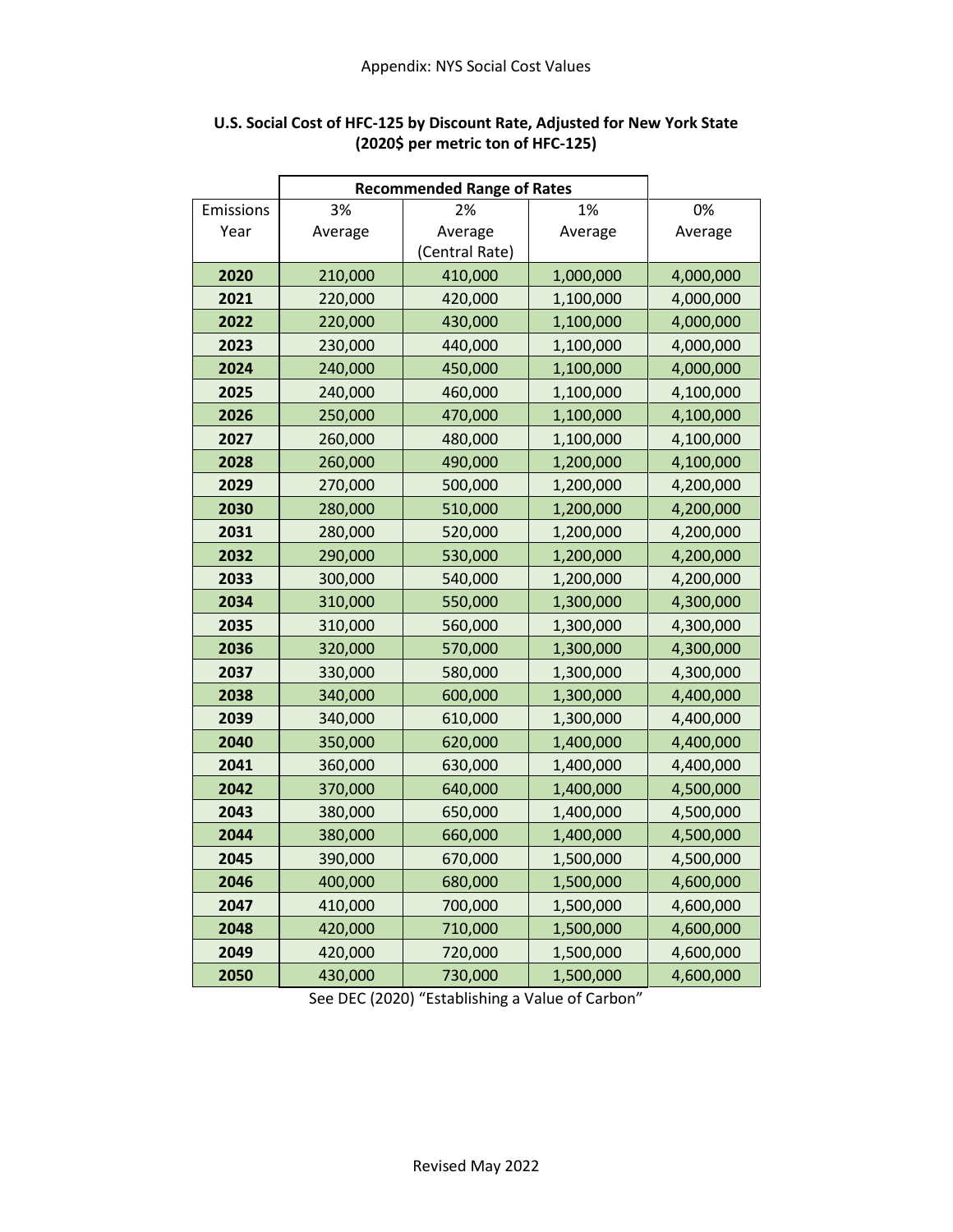|           |         | <b>Recommended Range of Rates</b> |         |           |
|-----------|---------|-----------------------------------|---------|-----------|
| Emissions | 3%      | 2%                                | 1%      | 0%        |
| Year      | Average | Average                           | Average | Average   |
|           |         | (Central Rate)                    |         |           |
| 2020      | 88,000  | 160,000                           | 380,000 | 1,400,000 |
| 2021      | 90,000  | 160,000                           | 390,000 | 1,400,000 |
| 2022      | 93,000  | 170,000                           | 400,000 | 1,400,000 |
| 2023      | 96,000  | 170,000                           | 400,000 | 1,500,000 |
| 2024      | 99,000  | 180,000                           | 410,000 | 1,500,000 |
| 2025      | 100,000 | 180,000                           | 420,000 | 1,500,000 |
| 2026      | 110,000 | 190,000                           | 420,000 | 1,500,000 |
| 2027      | 110,000 | 190,000                           | 430,000 | 1,500,000 |
| 2028      | 110,000 | 200,000                           | 440,000 | 1,500,000 |
| 2029      | 110,000 | 200,000                           | 450,000 | 1,500,000 |
| 2030      | 120,000 | 200,000                           | 450,000 | 1,500,000 |
| 2031      | 120,000 | 210,000                           | 460,000 | 1,500,000 |
| 2032      | 120,000 | 210,000                           | 470,000 | 1,600,000 |
| 2033      | 130,000 | 220,000                           | 480,000 | 1,600,000 |
| 2034      | 130,000 | 220,000                           | 480,000 | 1,600,000 |
| 2035      | 140,000 | 230,000                           | 490,000 | 1,600,000 |
| 2036      | 140,000 | 230,000                           | 500,000 | 1,600,000 |
| 2037      | 140,000 | 240,000                           | 510,000 | 1,600,000 |
| 2038      | 150,000 | 240,000                           | 510,000 | 1,600,000 |
| 2039      | 150,000 | 250,000                           | 520,000 | 1,600,000 |
| 2040      | 150,000 | 250,000                           | 530,000 | 1,600,000 |
| 2041      | 160,000 | 260,000                           | 530,000 | 1,600,000 |
| 2042      | 160,000 | 260,000                           | 540,000 | 1,600,000 |
| 2043      | 160,000 | 270,000                           | 550,000 | 1,700,000 |
| 2044      | 170,000 | 270,000                           | 550,000 | 1,700,000 |
| 2045      | 170,000 | 280,000                           | 560,000 | 1,700,000 |
| 2046      | 180,000 | 280,000                           | 570,000 | 1,700,000 |
| 2047      | 180,000 | 290,000                           | 580,000 | 1,700,000 |
| 2048      | 180,000 | 290,000                           | 580,000 | 1,700,000 |
| 2049      | 190,000 | 300,000                           | 590,000 | 1,700,000 |
| 2050      | 190,000 | 300,000                           | 600,000 | 1,700,000 |

# **U.S. Social Cost of HFC-134a by Discount Rate, Adjusted for New York State (2020\$ per metric ton of HFC-134a)**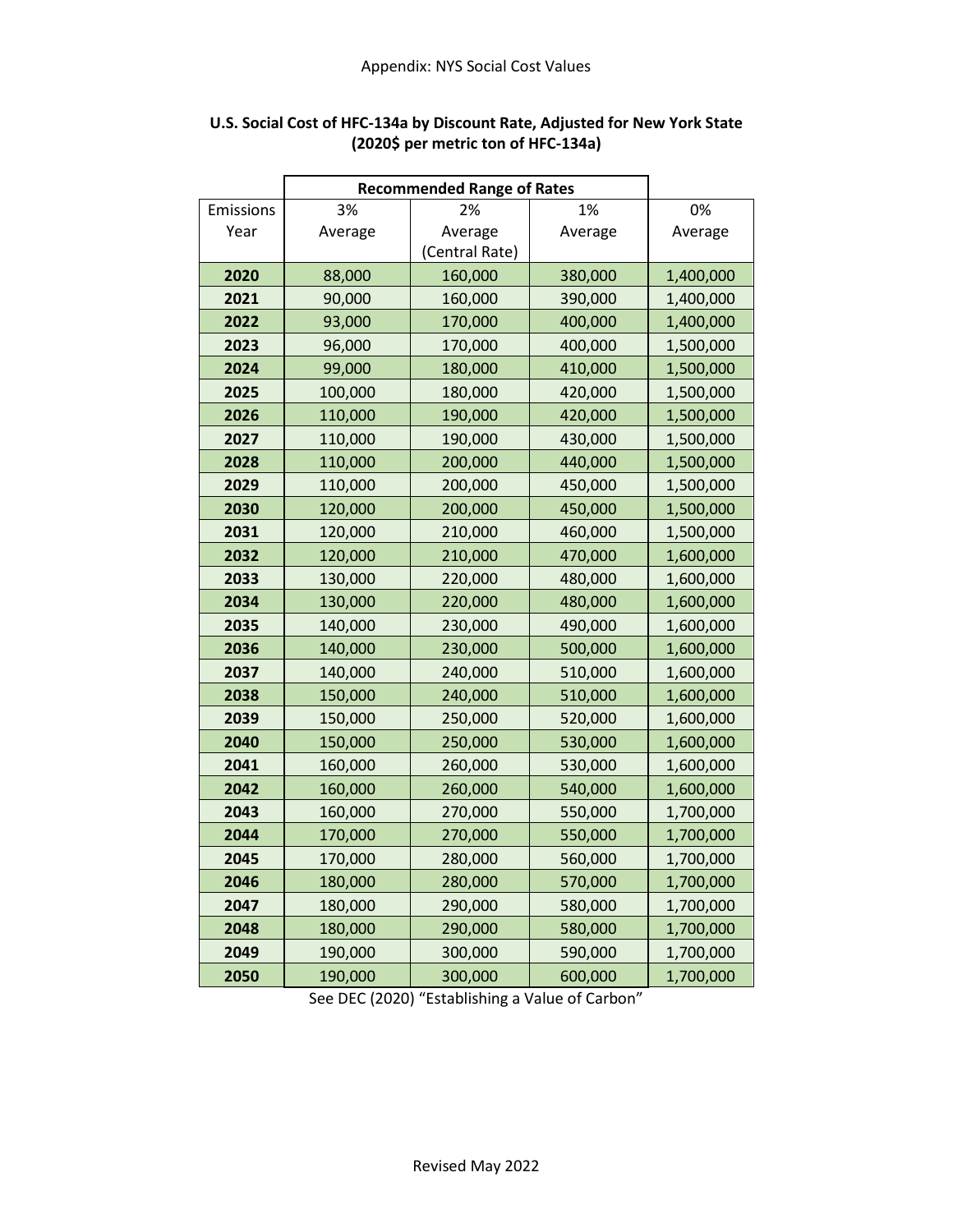|           |         | <b>Recommended Range of Rates</b> |           |           |
|-----------|---------|-----------------------------------|-----------|-----------|
| Emissions | 3%      | 2%                                | 1%        | 0%        |
| Year      | Average | Average                           | Average   | Average   |
|           |         | (Central Rate)                    |           |           |
| 2020      | 270,000 | 560,000                           | 1,500,000 | 6,300,000 |
| 2021      | 280,000 | 570,000                           | 1,600,000 | 6,400,000 |
| 2022      | 280,000 | 580,000                           | 1,600,000 | 6,400,000 |
| 2023      | 290,000 | 600,000                           | 1,600,000 | 6,400,000 |
| 2024      | 300,000 | 610,000                           | 1,600,000 | 6,500,000 |
| 2025      | 310,000 | 620,000                           | 1,600,000 | 6,500,000 |
| 2026      | 310,000 | 630,000                           | 1,700,000 | 6,500,000 |
| 2027      | 320,000 | 640,000                           | 1,700,000 | 6,600,000 |
| 2028      | 330,000 | 650,000                           | 1,700,000 | 6,600,000 |
| 2029      | 340,000 | 670,000                           | 1,700,000 | 6,600,000 |
| 2030      | 340,000 | 680,000                           | 1,700,000 | 6,600,000 |
| 2031      | 350,000 | 690,000                           | 1,800,000 | 6,700,000 |
| 2032      | 360,000 | 700,000                           | 1,800,000 | 6,700,000 |
| 2033      | 370,000 | 720,000                           | 1,800,000 | 6,700,000 |
| 2034      | 380,000 | 730,000                           | 1,800,000 | 6,700,000 |
| 2035      | 380,000 | 740,000                           | 1,800,000 | 6,800,000 |
| 2036      | 390,000 | 750,000                           | 1,900,000 | 6,800,000 |
| 2037      | 400,000 | 770,000                           | 1,900,000 | 6,800,000 |
| 2038      | 410,000 | 780,000                           | 1,900,000 | 6,800,000 |
| 2039      | 420,000 | 790,000                           | 1,900,000 | 6,900,000 |
| 2040      | 430,000 | 810,000                           | 1,900,000 | 6,900,000 |
| 2041      | 440,000 | 820,000                           | 2,000,000 | 6,900,000 |
| 2042      | 450,000 | 830,000                           | 2,000,000 | 6,900,000 |
| 2043      | 460,000 | 840,000                           | 2,000,000 | 6,900,000 |
| 2044      | 460,000 | 860,000                           | 2,000,000 | 7,000,000 |
| 2045      | 470,000 | 870,000                           | 2,000,000 | 7,000,000 |
| 2046      | 480,000 | 880,000                           | 2,100,000 | 7,000,000 |
| 2047      | 490,000 | 900,000                           | 2,100,000 | 7,000,000 |
| 2048      | 500,000 | 910,000                           | 2,100,000 | 7,100,000 |
| 2049      | 510,000 | 920,000                           | 2,100,000 | 7,100,000 |
| 2050      | 520,000 | 940,000                           | 2,100,000 | 7,100,000 |

# **U.S. Social Cost of HFC-143a by Discount Rate, Adjusted for New York State (2020\$ per metric ton of HFC-143a)**

ŕ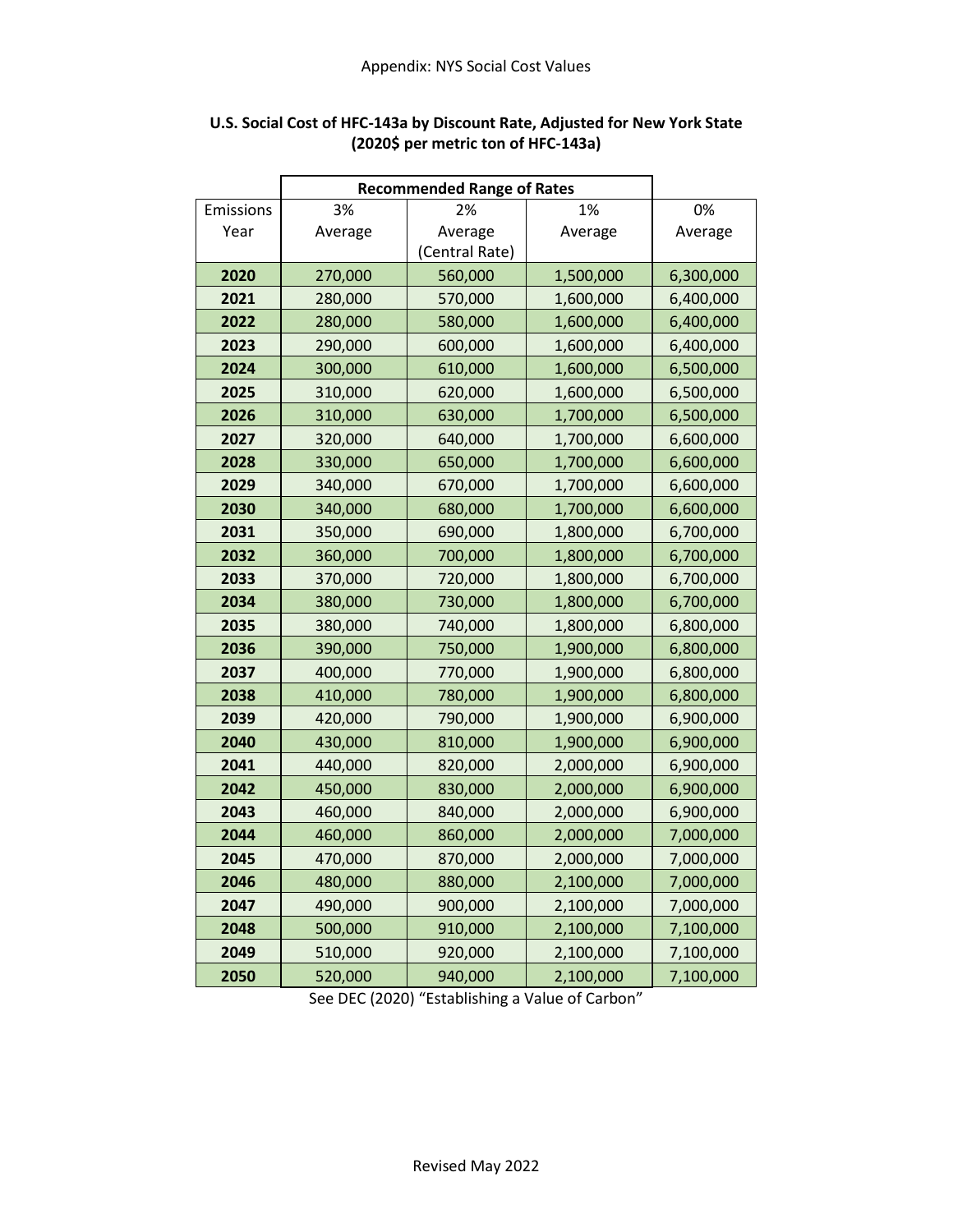|           |         | <b>Recommended Range of Rates</b> |         |         |
|-----------|---------|-----------------------------------|---------|---------|
| Emissions | 3%      | 2%                                | 1%      | 0%      |
| Year      | Average | Average                           | Average | Average |
|           |         | (Central Rate)                    |         |         |
| 2020      | 39,000  | 68,000                            | 160,000 | 600,000 |
| 2021      | 40,000  | 70,000                            | 160,000 | 600,000 |
| 2022      | 41,000  | 72,000                            | 170,000 | 600,000 |
| 2023      | 43,000  | 74,000                            | 170,000 | 610,000 |
| 2024      | 44,000  | 76,000                            | 170,000 | 610,000 |
| 2025      | 46,000  | 78,000                            | 170,000 | 620,000 |
| 2026      | 47,000  | 80,000                            | 180,000 | 620,000 |
| 2027      | 49,000  | 82,000                            | 180,000 | 630,000 |
| 2028      | 50,000  | 84,000                            | 180,000 | 630,000 |
| 2029      | 52,000  | 86,000                            | 190,000 | 630,000 |
| 2030      | 53,000  | 89,000                            | 190,000 | 640,000 |
| 2031      | 55,000  | 91,000                            | 190,000 | 640,000 |
| 2032      | 57,000  | 93,000                            | 200,000 | 650,000 |
| 2033      | 58,000  | 96,000                            | 200,000 | 650,000 |
| 2034      | 60,000  | 98,000                            | 210,000 | 660,000 |
| 2035      | 62,000  | 100,000                           | 210,000 | 660,000 |
| 2036      | 64,000  | 100,000                           | 210,000 | 670,000 |
| 2037      | 66,000  | 110,000                           | 220,000 | 670,000 |
| 2038      | 68,000  | 110,000                           | 220,000 | 680,000 |
| 2039      | 70,000  | 110,000                           | 220,000 | 680,000 |
| 2040      | 71,000  | 110,000                           | 230,000 | 690,000 |
| 2041      | 74,000  | 120,000                           | 230,000 | 690,000 |
| 2042      | 76,000  | 120,000                           | 230,000 | 700,000 |
| 2043      | 78,000  | 120,000                           | 240,000 | 700,000 |
| 2044      | 80,000  | 120,000                           | 240,000 | 700,000 |
| 2045      | 82,000  | 130,000                           | 250,000 | 710,000 |
| 2046      | 84,000  | 130,000                           | 250,000 | 710,000 |
| 2047      | 86,000  | 130,000                           | 250,000 | 720,000 |
| 2048      | 88,000  | 140,000                           | 260,000 | 720,000 |
| 2049      | 90,000  | 140,000                           | 260,000 | 730,000 |
| 2050      | 93,000  | 140,000                           | 260,000 | 730,000 |

## **U.S. Social Cost of HFC-32 by Discount Rate, Adjusted for New York State (2020\$ per metric ton of HFC-32)**

r

 $\overline{\mathbf{r}}$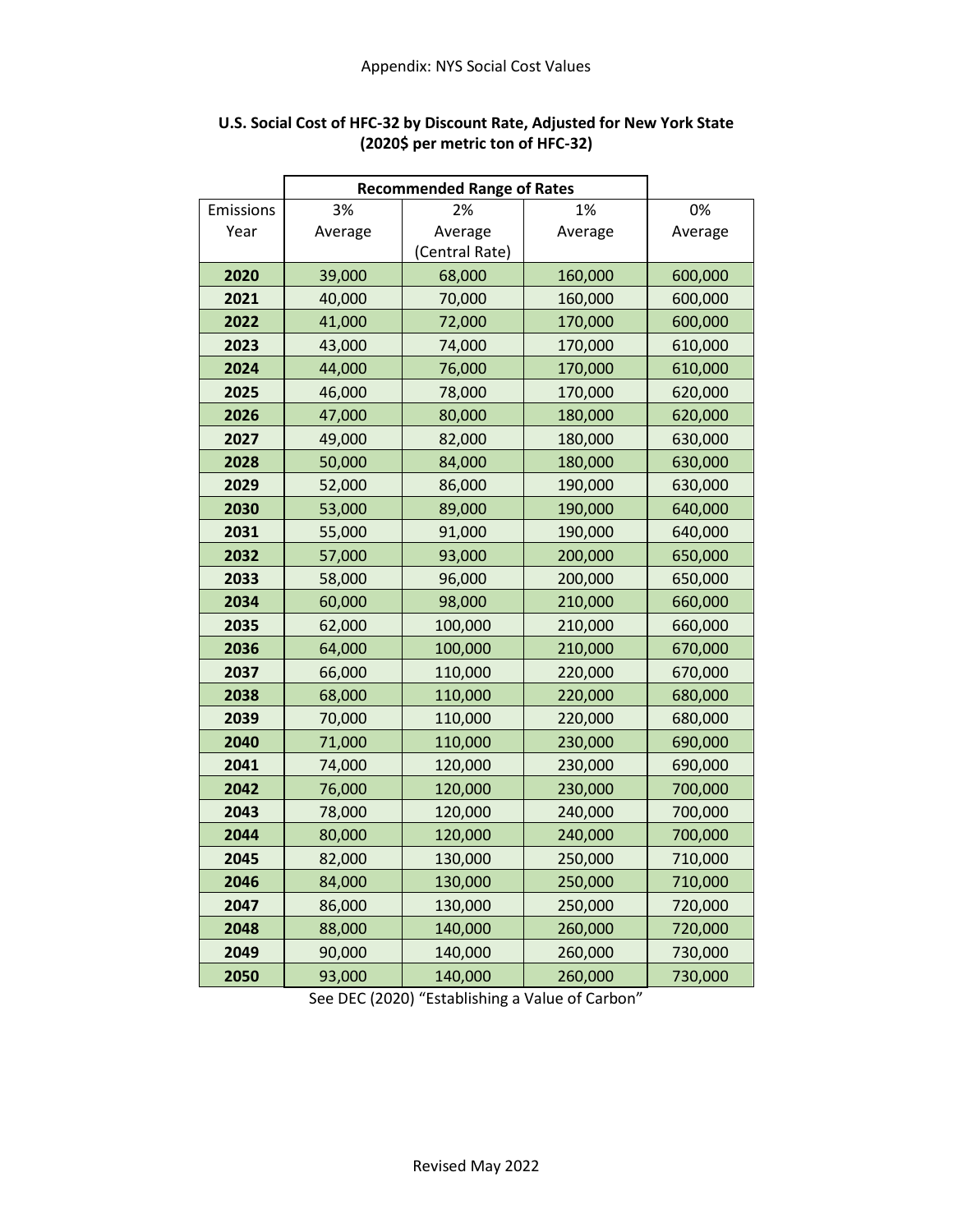|           | <b>Recommended Range of Rates</b> |                |         |         |
|-----------|-----------------------------------|----------------|---------|---------|
| Emissions | 3%                                | 2%             | 1%      | 0%      |
| Year      | Average                           | Average        | Average | Average |
|           |                                   | (Central Rate) |         |         |
| 2020      | 5,300                             | 9,500          | 22,000  | 86,000  |
| 2021      | 5,600                             | 9,800          | 23,000  | 87,000  |
| 2022      | 5,800                             | 10,000         | 23,000  | 87,000  |
| 2023      | 6,000                             | 10,000         | 24,000  | 88,000  |
| 2024      | 6,200                             | 11,000         | 24,000  | 88,000  |
| 2025      | 6,400                             | 11,000         | 25,000  | 89,000  |
| 2026      | 6,600                             | 11,000         | 25,000  | 90,000  |
| 2027      | 6,800                             | 11,000         | 25,000  | 90,000  |
| 2028      | 7,000                             | 12,000         | 26,000  | 91,000  |
| 2029      | 7,200                             | 12,000         | 26,000  | 91,000  |
| 2030      | 7,400                             | 12,000         | 27,000  | 92,000  |
| 2031      | 7,700                             | 13,000         | 27,000  | 92,000  |
| 2032      | 8,000                             | 13,000         | 28,000  | 93,000  |
| 2033      | 8,200                             | 13,000         | 28,000  | 94,000  |
| 2034      | 8,400                             | 14,000         | 29,000  | 94,000  |
| 2035      | 8,700                             | 14,000         | 29,000  | 95,000  |
| 2036      | 9,000                             | 14,000         | 30,000  | 95,000  |
| 2037      | 9,200                             | 15,000         | 30,000  | 96,000  |
| 2038      | 9,500                             | 15,000         | 31,000  | 97,000  |
| 2039      | 9,800                             | 15,000         | 31,000  | 97,000  |
| 2040      | 10,000                            | 16,000         | 32,000  | 98,000  |
| 2041      | 10,000                            | 16,000         | 32,000  | 99,000  |
| 2042      | 11,000                            | 17,000         | 33,000  | 100,000 |
| 2043      | 11,000                            | 17,000         | 34,000  | 100,000 |
| 2044      | 11,000                            | 18,000         | 34,000  | 100,000 |
| 2045      | 12,000                            | 18,000         | 35,000  | 100,000 |
| 2046      | 12,000                            | 18,000         | 36,000  | 100,000 |
| 2047      | 12,000                            | 19,000         | 36,000  | 100,000 |
| 2048      | 13,000                            | 19,000         | 37,000  | 100,000 |
| 2049      | 13,000                            | 20,000         | 37,000  | 110,000 |
| 2050      | 13,000                            | 20,000         | 38,000  | 110,000 |

#### **U.S. Social Cost of HFC-152a by Discount Rate, Adjusted for New York State (2020\$ per metric ton of HFC-152a)**

ř